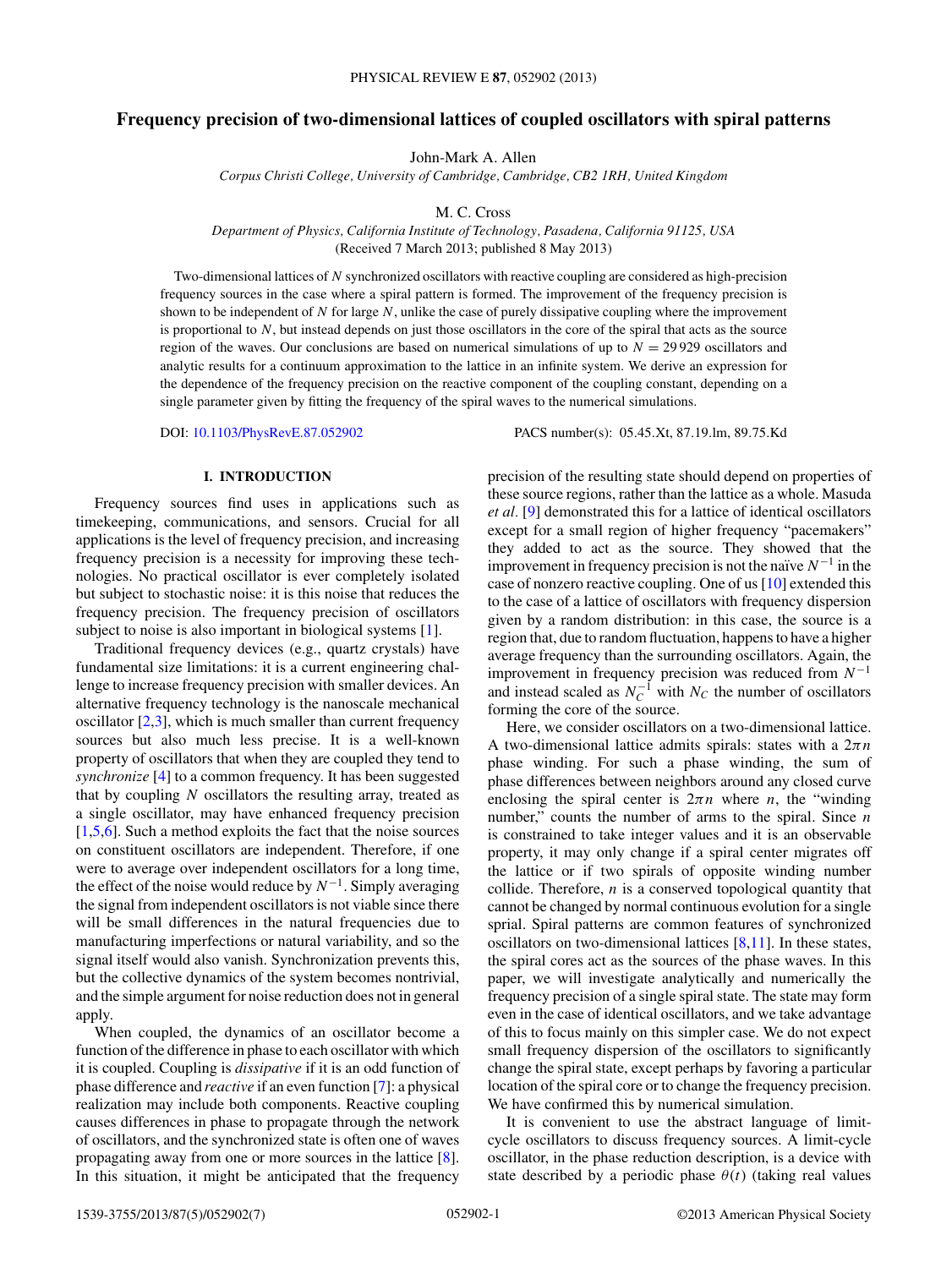<span id="page-1-0"></span>mod  $2\pi$ ) advancing at a rate  $\dot{\theta}(t)$  in time. When completely isolated, the oscillator rotates at a given *natural frequency*  $\dot{\theta}(t) = \omega$ . Every time a stochastic influence moves the state away from the limit cycle, until dissipation in the system causes it to relax back to the limit cycle, leading to a change in  $\theta$  from the uniform rotation. Thus, noise is described by a stochastic function  $\xi(t)$  acting on  $\theta$ , and it is this noise that leads to the degradation of the frequency precision. The strength of this noise is denoted  $f$ . The physical signal will be a periodic function of the phase *θ*. The frequency precision is conveniently quantified by the inverse of the width of the power spectrum of this signal in frequency space. In the synchronized state, we can describe the entire lattice by a single collective oscillator  $\Theta(t)$  with mean frequency  $\Omega$  and fluctuating component  $E(t)$  with strength *F*. The width of the signal obtained from  $\Theta$  is the quantity that we wish to calculate. More specifically, we will calculate the "relative frequency precision" *R* of the collective phase of a singe spiral synchronized state as compared to a single constituent oscillator. *R* is defined as the ratio of the line widths of these two cases.

The relationship of the strength of the noise *F* acting on the collective phase to measures of the frequency precision of the system, such as the spectral density of fluctuations of a periodic function of the collective phase, is discussed in Ref. [\[12\]](#page-6-0). As discussed there, a white noise spectrum leads to *diffusion* of the collective phase, and a broadening of the spectral peaks at the frequency of the oscillator and its harmonics, which are *δ* functions in the absence of noise, into Lorentzians with tails decreasing as  $\delta \omega^{-2}$  with  $\delta \omega$  the frequency offset from the peak frequency. Colored noise spectra will lead to different power laws for the decrease that are easily calculated from the stochastic equation for the collective phase. The broadening of the spectra of periodic signals measured from individual oscillators locked to the collective phase, or collections of such oscillators, will be similar. These oscillators will show additional fluctuations, which could be calculated from the exponential decay back onto the limit cycle given by the other modes of the system. However, these fluctuations do not give a broadening of the *δ*-function spectral peak of the ideal oscillator, since they do not affect the precision at which the frequency can be identified over the very long time assumed for the calculation of the spectrum but rather contribute an additional background to the spectrum  $[13]$ . This is analogous to thermal fluctuations in a crystal giving a Debye-Waller factor lowering the intensity of Bragg peaks in the diffraction pattern but not broadening the peaks, which remain *δ* functions for an infinite crystal.

This paper is organized as follows: the model is defined in Sec. II, our analytic approach and approximations are described in Sec. III, results of numerical simulation are given in Sec. [IV,](#page-3-0) and in Sec. [V](#page-5-0) these are discussed and conclusions drawn.

### **II. MODEL**

The model used here is the same as that of Ref. [\[12\]](#page-6-0). Each oscillator has an index and we define  $\mathcal{N}_i$  as the set of indices of nearest-neighbor oscillators to *i*. Coupling is via a function

 $\Gamma(\chi)$ . The equations of motion are, therefore,

$$
\dot{\theta}_i = \omega_i + \xi_i(t) + \sum_{j \in \mathcal{N}_i} \Gamma(\theta_j - \theta_i). \tag{1}
$$

The stochastic noise  $\xi_i$  is assumed to be uncorrelated between different oscillators, with a white profile and strength *f* so that  $\langle \xi_i(t)\xi_j(t')\rangle = f\delta(t-t')\delta_{ij}$ . We offset the distribution of natural frequencies  $\{\omega_i\}$  to have a mean of zero and define its width to be  $\sigma$ . For most of the paper we take  $\sigma = 0$ . Our coupling function is one commonly used  $[8,11,12,14,15]$  and has degree of reactive coupling *γ* . We choose units of time so that it takes the form

$$
\Gamma(\chi) = \sin \chi + \gamma (1 - \cos \chi). \tag{2}
$$

Note that for  $\gamma = 0$ , the coupling can be considered purely dissipative, since the sign of the coupling would reverse under time reversal  $t \to -t, \theta_i \to -\theta_i$ . This is the model studied by Kuramoto [\[16\]](#page-6-0). On the other hand, the coupling term proportional to  $\gamma$  does not change sign under time reversal and so can be considered reactive (nondissipative). This is discussed more fully by Topaj *et al.* [\[7\]](#page-6-0). The full coupling function contains both types of terms.

Reference [\[12\]](#page-6-0) shows that the relative frequency precision is determined by the ratio of the collective and single phase noise strengths  $R = F/f$ . This in turn can be calculated [\[10,12\]](#page-6-0) by performing a linear perturbation analysis on Eq.  $(1)$ , with no disorder, to give a linear Jacobian operator J. J acts on vectors with components for each oscillator on the lattice. The result is

$$
R = \frac{F}{f} = \frac{\mathbf{a} \cdot \mathbf{a}}{(\mathbf{a} \cdot \mathbf{s})^2}, \quad \mathbf{s} = (1, 1, \dots, 1), \tag{3}
$$

with **a** the zero-eigenvalue adjoint eigenvector, defined by  $J^{\dagger} \cdot \mathbf{a} = 0$ . Note that the normalization of **a** in Eq. (3) is unimportant. Here, **s** is actually the zero-eigenvalue eigenvector of the Jacobian itself  $J \cdot s = 0$ , normalized in a particular way (see Ref. [\[12\]](#page-6-0) for more details).

In order to perform the linear stability analysis, we require a steady, no-disorder (i.e.,  $\xi_i = \omega_i = 0 \,\forall i$ ), solution to Eq. (1). With this we may construct J and solve for **a**, finally calculating *R*. We follow this program analytically and numerically, testing the approximations used in the analytic approach against numerical results.

### **III. ANALYTIC APPROACH**

### **A. Spiral solution**

We find an approximate form of the periodic spiral solution  $\theta_i(t) = \theta_i + \Omega t$ , with  $\theta_i$  independent of *t* and  $\Omega$  the frequency, by approximating the lattice as a continuum. Taking phase differences between neighboring oscillators tending to zero, Eqs. (1) and (2) can be expanded to give this approximation. In the case of zero disorder, we find

$$
\dot{\theta}(\mathbf{r},t) = \nabla^2 \theta + \gamma |\nabla \theta|^2.
$$
 (4)

*θ* is now a field over the lattice and  $\mathbf{r} = (\rho, \varphi)$  is the twodimensional position vector in polar coordinates. We will quantify this approximation from the form of  $\theta(\mathbf{r},t)$  in a spiral solution below. Units of length have been set by taking lattice constant to be unity.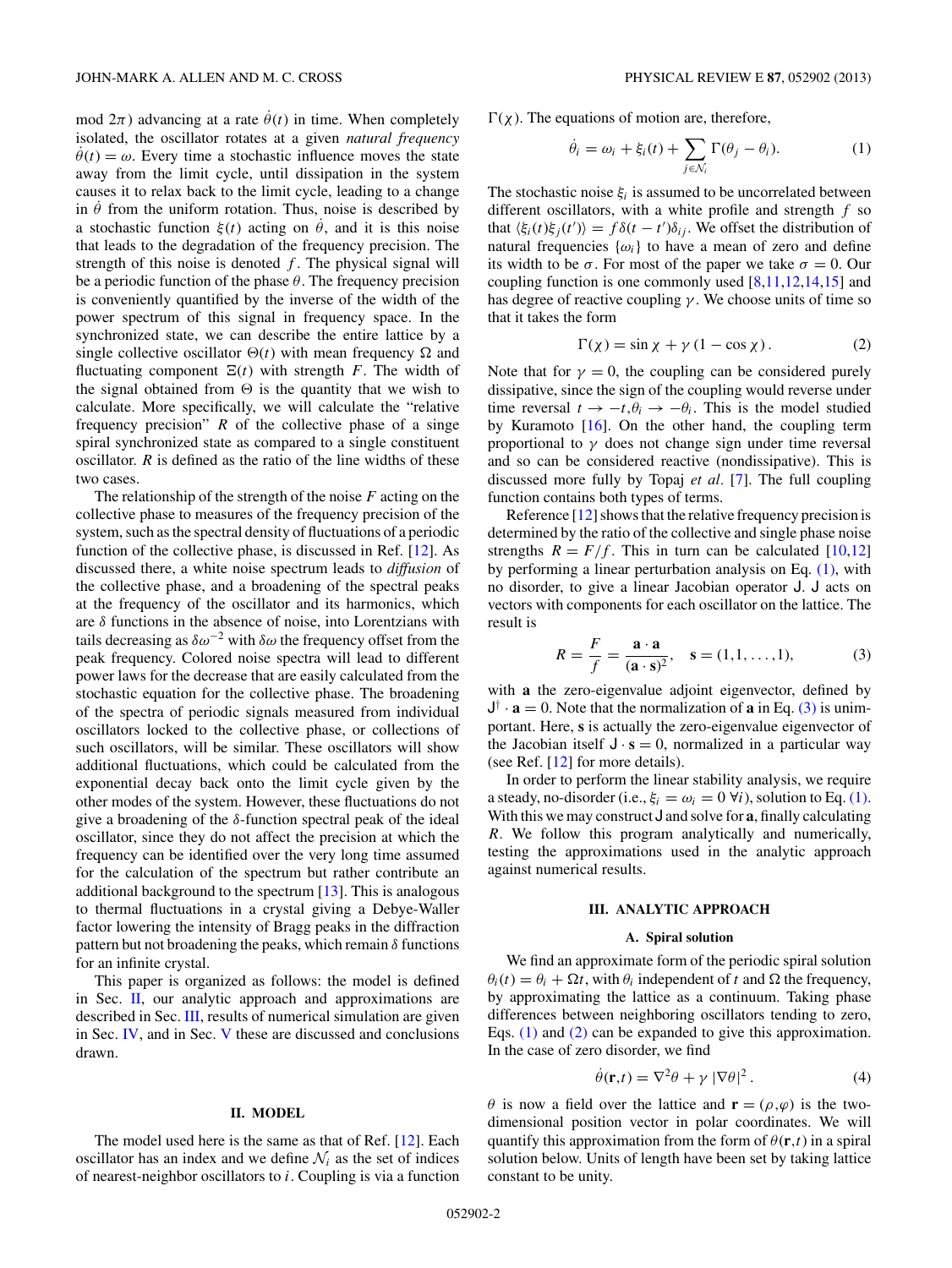<span id="page-2-0"></span>Following Ref. [\[11\]](#page-6-0), we look for perfectly synchronized solutions ( $\dot{\theta} = \Omega$ ) to Eq. [\(4\)](#page-1-0) by linearizing using a Cole-Hopf transformation  $\theta = \Omega t + \frac{1}{\gamma} \ln G(\rho, \varphi)$ , giving

$$
\nabla^2 G = k^2 G, \quad k = \sqrt{\Omega \gamma}.
$$
 (5)

For a spiral centered on  $\rho = 0$ , we separate variables to solve Eq. (5) and require single-valuedness (mod  $2\pi$ ) on the lattice  $\varphi \to \varphi + 2\pi$ . We also require that all phases be real numbers. The solutions of Eq.  $(5)$  that satisfy these conditions are quantized with *n* and are found to give

$$
\theta(\rho,\varphi) = \Omega t + n\varphi + \frac{1}{\gamma} \ln K_{in\gamma}(k\rho) + \text{const.}, \ \ n \in \mathbb{Z}, \quad (6)
$$

where  $K_\alpha(z)$  is the modified Bessel function of the second kind. The value of *k* must be real and positive; the former condition requires  $\Omega$ γ > 0, and so the frequency of the spiral is greater (respectively, less) than the frequencies of the individual oscillators for  $\gamma > 0$  (respectively,  $\gamma < 0$ ). |*n*| represents the number of spiral arms, and we therefore do not form more general solutions of Eq. [\(4\)](#page-1-0) by superposition of solutions with different *n*. In Ref. [\[17\]](#page-6-0), it is shown that spirals obeying Eq.  $(4)$ are not stable unless  $n = 1$ .

For large  $k\rho$ , Eq. (6) can be approximated as

$$
\theta \approx \Omega t + n\varphi - \frac{k\rho}{\gamma} - \frac{1}{2\gamma} \ln(2k\rho/\pi) + O[(k\rho)^{-1}], \quad (7)
$$

demonstrating the spiral nature of the waves. The large *ρ* asymptotic wave number is  $k/\gamma$ . Since  $\Omega \gamma > 0, k > 0$ the spiral waves are always *outgoing* from the center. For definiteness, and without loss of generality, we take  $\gamma > 0$ , and so  $\Omega > 0$ . In a finite system, there will be corrections to Eq. (7) approaching the boundaries: we expect these to be significant within a distance  $\sim k^{-1}$  of the boundaries.

The continuum approximation is good for small phase differences between adjacent oscillators, which requires large *γρ* and small  $k/\gamma$ . Note that since  $ω<sub>i</sub> = 0$ ,  $∀*i*$ , the only feature driving oscillations is the topological phase winding. One therefore expects the oscillation frequency  $\Omega$  to be set in the central region of the spiral not accessible to the continuum approximation.

### **B. Jacobian and adjoint eigenvector**

We follow the method used in Ref. [\[12\]](#page-6-0) to calculate the zeroeigenvalue adjoint eigenvector **a** of J† . The Jacobian matrix J describes the linear phase dynamics about the fixed point phases  $\theta_i$  which define the limit cycle. The components of J are

$$
J_{ij} = \begin{pmatrix} \Gamma'(\theta_j - \theta_i) & \text{if } j \in \mathcal{N}_i \\ -\sum_{l \in \mathcal{N}_i} \Gamma'(\theta_l - \theta_i) & \text{if } j = i \end{pmatrix}, \quad (8)
$$

with all other components zero. Our analysis will require the adjoint  $J_{ij}^{\dagger} = J_{ji}$ .

The continuum approximation used to find the solution Eq. (6) requires small phase differences between neighboring oscillators. When this is valid the interaction function Eq. [\(2\)](#page-1-0) can be approximated [\[11\]](#page-6-0)

$$
\Gamma(\chi) \approx \gamma^{-1}(e^{\gamma \chi} - 1) \Rightarrow \Gamma'(\chi) \approx e^{\gamma \chi}, \tag{9}
$$

as was also used in Ref.  $[12]$ . This approximation agrees with the full expression for  $\Gamma(\chi)$  up to second order in small  $\chi$ . It can be used [\[11\]](#page-6-0) to implement a Cole-Hopf transformation on the lattice, which then leads to Eq.  $(5)$  taking the continuum limit. With this approximate interaction function, the adjoint Jacobian takes the form

$$
J_{ij}^{\dagger} \approx \begin{pmatrix} e^{\gamma(\theta_i - \theta_j)} & \text{if } j \in \mathcal{N}_i \\ -\sum_{l \in \mathcal{N}_i} e^{\gamma(\theta_l - \theta_i)} & \text{if } j = i. \end{pmatrix} \tag{10}
$$

In order to follow Ref. [\[12\]](#page-6-0) in solving for **a**, we would need to make a Cole-Hopf transformation  $Q_i = \exp(\gamma \theta_i)$  in Eq. (10). However, note that while Eq. (6) is single-valued (mod  $2\pi$ ) as  $\varphi \to \varphi + 2\pi$ , such a transformation would produce a multivalued  $Q_i$ . We will see that this leads to an unacceptable solution for **a**. One could try to make *Qi* single-valued by restricting the range of allowed values for  $\varphi$  to [0,2 $\pi$ ) before making the Cole-Hopf transformation. But such a restriction would not be compatible with the approximation of small phase differences used in Eq. (9) as it would lead to  $O(2\pi n)$  phase differences across the  $\varphi = 0$ line. The linear  $\varphi$ -dependence of Eq. (6), therefore, prevents us from proceeding in this way.

In order to make progress, we define  $\psi(\rho)$  as the radially dependent part of Eq. (6) so that

$$
\theta(\rho,\varphi) = \Omega t + n\varphi + \psi(\rho). \tag{11}
$$

We then note that a pair of nearest-neighbor oscillators  $(i, j)$  at large- $\rho$  [where Eq. (6) is a good approximation] satisfy  $\varphi_j = \varphi_i + O(\rho_j^{-1})$ . As such their phase differences are given by

$$
\theta_j - \theta_i = \psi_j - \psi_i + O(\rho_j^{-1}). \tag{12}
$$

These expressions for phase differences remain small for all *ϕ*. Combining these approximations, Eqs. (9) and (12), the adjoint Jacobian becomes

$$
J_{ij}^{\dagger} \approx \begin{pmatrix} e^{\gamma(\psi_i - \psi_j)} & \text{if } j \in \mathcal{N}_i \\ -\sum_{l \in \mathcal{N}_i} e^{\gamma(\psi_l - \psi_i)} & \text{if } i = j. \end{pmatrix} \tag{13}
$$

Now Eq. (13) is the same functional form as found in Ref.  $[12]$ , with no  $\varphi$ -dependence. As such, one can safely perform a Cole-Hopf transformation  $q_i = \exp(\gamma \psi_i)$ , which is single valued. Under this transformation the Jacobian takes the form

$$
J_{ij}^{\dagger} \approx \begin{pmatrix} q_i/q_j & \text{if } j \in \mathcal{N}_i \\ -\sum_{l \in \mathcal{N}_i} q_l/q_l & \text{if } i = j \end{pmatrix},\tag{14}
$$

from which  $a_i \approx q_i^2$  is found by inspection. Here we see why *Qi* being multivalued is unacceptable, as it would have produced a multivalued adjoint eigenvector. Inverting the Cole-Hopf transformation and inserting the solution Eq. (6), we find the adjoint eigenvector *a* to be given by

$$
a \propto [K_{in\gamma}(kr)]^2. \tag{15}
$$

The  $\varphi$  independence of the adjoint eigenvector Eq. (15) is expected. Note that the zero-eigenvalue eigenvector to the Jacobian itself [the continuum version of the vector **s** in Eq.  $(3)$  is a constant over the lattice, corresponding to the zero mode of a small rotation of all the phases together, and so has no  $\varphi$  dependence in an infinite system. Since  $\mathbf{a}^{\dagger} \cdot \mathbf{a} \neq 0$ ,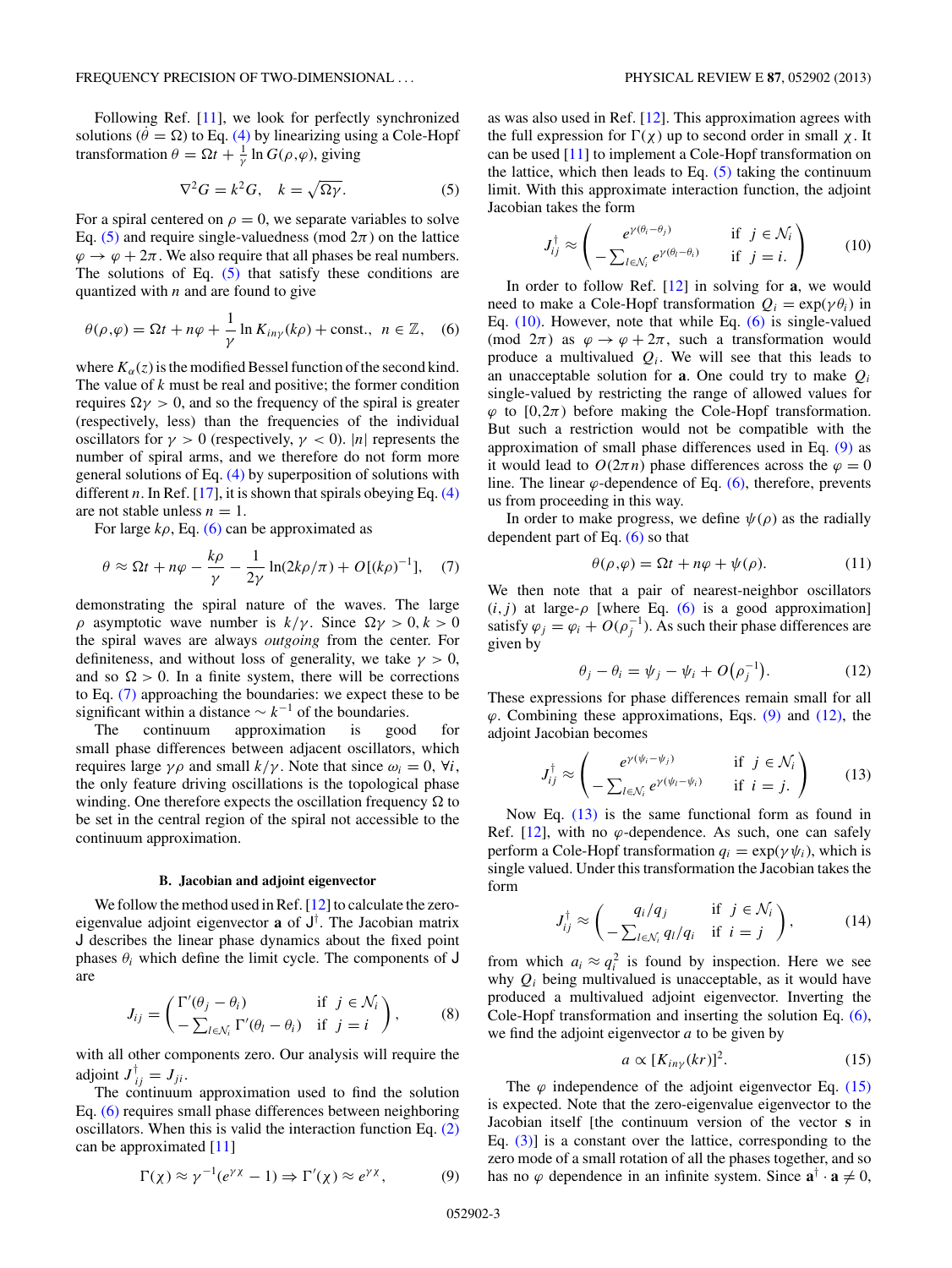<span id="page-3-0"></span>the zero-eigenvalue adjoint eigenvector must have the same azimuthal symmetry. In a finite system there will be corrections approaching the boundaries.

We can verify the consistency of this result with a direct continuum calculation. Within the continuum approximation, the Jacobian operator from Eq.  $(4)$  is

$$
J = \nabla^2 + 2\gamma(\vec{\nabla}\theta) \cdot \vec{\nabla},\tag{16}
$$

with  $\theta$  the steady-state spiral solution, Eq. [\(6\),](#page-2-0) giving the adjoint

$$
\hat{J}^{\dagger} = \nabla^2 - 2\gamma \vec{\nabla}\theta \cdot \vec{\nabla} - 2\gamma \nabla^2 \theta. \tag{17}
$$

The continuum approximation to **a** is given by the zeroeigenvalue eigenvector

$$
\hat{J}^{\dagger} a = 0. \tag{18}
$$

Similar equations have been studied by Tönjes and Blasius [\[18\]](#page-6-0). With  $\theta$  of the form Eq. [\(11\),](#page-2-0) it can be verified by direct substitution that  $a(\rho) = e^{2\gamma \psi(\rho)}$  satisfies Eq. (18). Using the explicit form of  $\psi(\rho)$  from Eq. [\(6\)](#page-2-0) again gives Eq. [\(15\).](#page-2-0)

### **C. Relative frequency precision**

In the continuum approximation, the relative frequency precision Eq. [\(3\)](#page-1-0) approximates to

$$
R \approx \frac{\int a^2 d\mathbf{r}}{\left(\int a d\mathbf{r}\right)^2}.
$$
 (19)

Using Eq. [\(15\)](#page-2-0) and integrating over an infinite domain gives

$$
R = k^2 F(\gamma),\tag{20}
$$

where  $F(\gamma)$  can be expressed in terms of a Meijer's *G* function. The function is plotted in Fig. 1. The value for  $\gamma \to 0$  is  $F(0) = 7\zeta(3)/4\pi \simeq 0.6696$ . The continuum approximation is good for small *γ* . In a finite system of *N* oscillators, since the adjoint eigenvector decays as  $e^{-2k\rho}/\rho$  for large  $\rho$ , there the adjoint eigenvector decays as  $e^{-2\pi k}/\rho$  for large  $\rho$ , there will also be corrections from the boundaries when  $k\sqrt{N}$  is insufficiently large.



FIG. 1. Plot of  $R/k^2$  derived from the analytic continuum approximation, with *R* the relative frequency precision and  $k = \sqrt{\Omega \gamma}$ with  $\Omega$  the spiral frequency, as a function of the reactive coupling constant *γ* .

# **D. Spiral frequency**

The analytic prediction for the relative frequency precision of a spiral depends on the, as yet unspecified, dependence of *k* (equivalently,  $\Omega$ ) on  $\gamma$ . In a pioneering paper, Hagan [\[17\]](#page-6-0) investigated spiral formation in continuum amplitude-phase equations for collective oscillations. Away from the core of the spiral, a nonlinear phase description applies, which is isomorphic to our continuum phase model Eq. [\(4\).](#page-1-0) In the core of the spiral, the amplitude becomes suppressed, going to zero at the center of the spiral. As in our work, the frequency of the spiral is arbitrary in the large-distance phase description: Hagan finds the frequency is set by matching to the inner-core region [\[21\]](#page-6-0). By matching between the phase-only region and the inner-core region, Hagan was able to find the relationship

$$
k(\gamma) = 2 \exp\left(-\frac{\pi}{2\gamma} + \alpha\right),\tag{21}
$$

where the constant  $\alpha$  is determined by the core structure. We will use this expression but expect a different value of *α* due to the different, discrete, nature of our cores. The parameter *α* will be determined by fitting  $\Omega = k^2/\gamma$  to the numerical results.

# **IV. NUMERICAL SIMULATIONS**

### **A. Approach**

In order to numerically investigate the relative frequency precision *R* and frequency  $\Omega$  of the synchronized spiral state, we simulate square lattices of *N* oscillators with square unit cells. We will assume, for simplicity, that the spiral is centered on the lattice. For an initial condition we use Eq. [\(6\),](#page-2-0) with an estimated value of *k*. We evolve the system using numerical integration until convergence; Fig. 2 shows the spiral resulting from one simulation. From a converged state ( $\omega_i \approx \Omega$   $\forall i$ ),  $\Omega$ can be found by summing the equations of motion Eq. [\(1\).](#page-1-0)



FIG. 2. (Color online) Spiral on lattice of  $N = 29929$  and  $\gamma =$ 0*.*45 after evolution to convergence of *r <* 10<sup>−</sup>3. Colored squares are individual oscillators with phase given by the colorbar.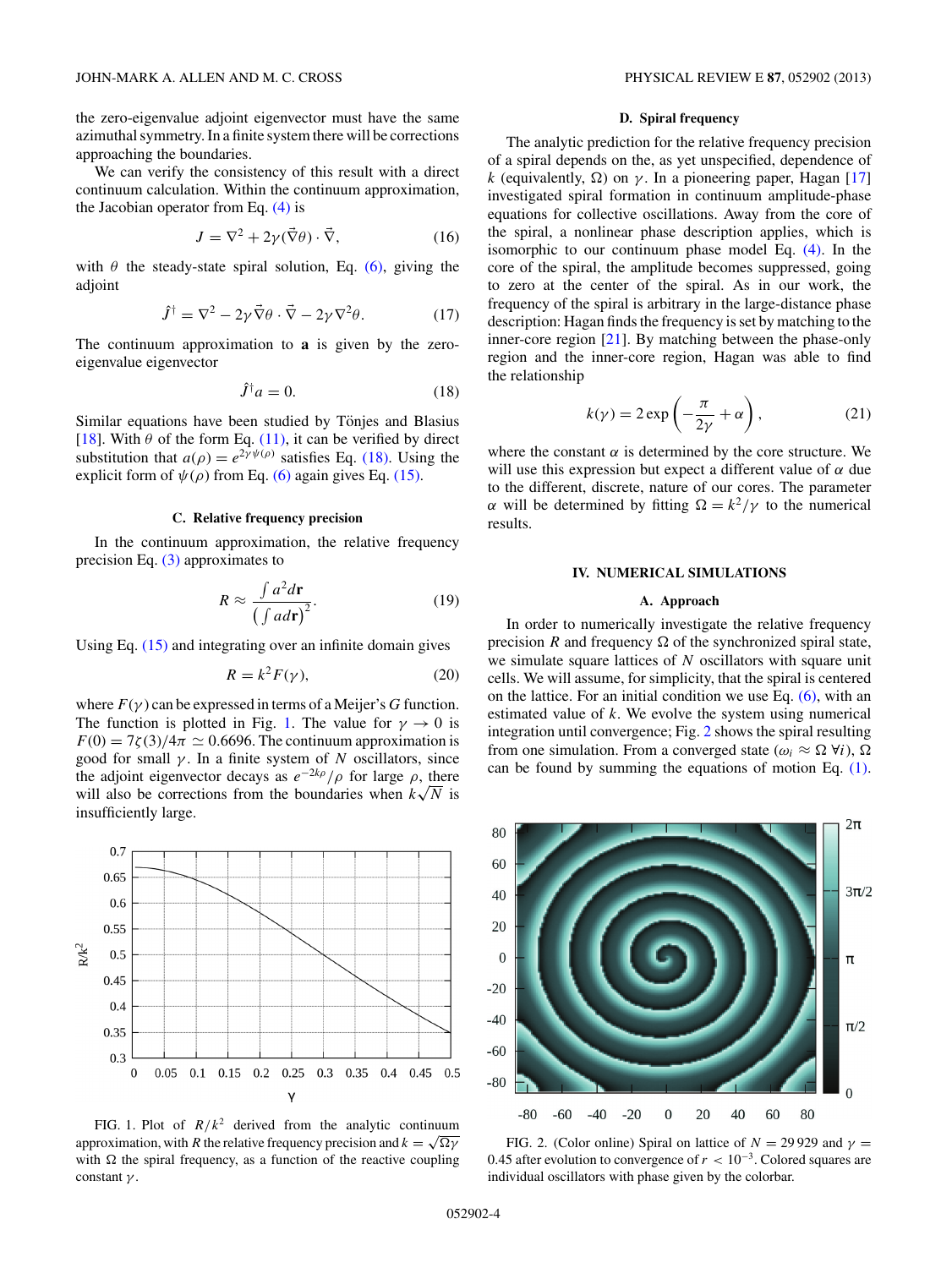<span id="page-4-0"></span>Noting that there are four nearest neighbors per oscillator, this gives

$$
\Omega = 4\gamma \langle 1 - \cos(\theta_j - \theta_i) \rangle_{j \in \mathcal{N}_i, \forall i}.
$$
 (22)

To assess convergence, we write, when close to synchrony,  $\dot{\theta}_i = \Omega(1 + r\delta_i)$  for some set  $\{\delta_i\}$  with zero mean and unit standard deviation. As such, *r* is the ratio of the standard deviation to the mean of the  $\{\dot{\theta}_i\}$ , an easily calculable quantity that quantifies the distance from convergence. We define convergence for our simulations when  $r < 10^{-3}$ , all simulations were run until this condition was met. We investigated a parameter space  $14\,884 \leq N \leq 29\,929$ ,  $n = 1$ , and  $0.1 \leq$ *γ* ≤ 0.45. Smaller values of *γ* produce slower-moving waves and, therefore, slower convergence. Larger values of *γ* cause spirals to migrate around the lattice and never settle [\[17\]](#page-6-0).

When a converged solution has been reached, the discrete adjoint Jacobian is constructed,  $J^{\dagger} \cdot \mathbf{a} = 0$  is numerically inverted to find **a**, and *R* is calculated.

### **B. Results**

A key result of our analysis is that for large enough system sizes *N* and  $\gamma \neq 0$ , the improvement in frequency precision becomes independent of the system size, corresponding to the localized nature of the source of the waves, as was found in Refs. [\[9,12\]](#page-6-0) for nontopological sources due to inhomogeneities in the lattice. This is shown in Fig. 3. The size needed to reach the large system limit depends strongly on  $\gamma$ , increasing as  $\gamma$  decreases: this is consistent with the increase in the decay length  $(2k)^{-1}$  of the adjoint eigenvector and the rapid decrease of *k* with  $\gamma$  predicted by Eq. [\(21\).](#page-3-0)

Figure 3 shows only a subset of the numerical data to demonstrate the variation with *N*. For smaller *γ* the system sizes accessible to us are insufficient to reach this asymptotic large *N* limit. In order to compare with analytic expressions we therefore define a large-*N* subset of the data for which the



FIG. 3. Relative frequency precision *R* as function of the number of oscillators *N* in a square lattice for a selection of values of the reactive coupling constant *γ* evenly spaced between 0.29 and 0.43 (*γ* increases up the diagram). For small  $\gamma$  and  $N$ , the data are consistent with  $R \propto N^{-1}$  (dashed line), as would be found for the model without reactive coupling. For large enough *N*, the data is consistent with a value of *R* independent of system size.



FIG. 4. Adjoint eigenvector on a lattice of  $N = 29929$  oscillators and  $\gamma = 0.4$ :  $2\pi \rho a(\rho)$  is plotted on a logarithmic scale as a function of the distance  $\rho$  from the center of the spiral, which is chosen as the interpolated point with maximum *a*. Numerical data are shown in gray; black curve is Eq. [\(15\)](#page-2-0) fitted for *k* and a multiplicative constant. Fits performed against points  $\rho < 80$  to avoid the edge effects, which are apparent for  $\rho \geq 80$ .

edge effects are ignorable. The "large-*N*" data are defined as edge effects are ignorable. The "large-<br>those simulations satisfying  $k\sqrt{N} > 4$ .

To compare with the analytic predictions, we first show in Fig. 4 the eigenvector  $a(\rho)$  for a particular simulation run. The spiral center of the converged solution has been defined as the point of maximum  $a$  and the analytic expression Eq.  $(15)$ has been fitted to the data for *k* and a multiplicative constant. The good correspondence and *ϕ*-independence justifies the expression for *a* Eq. [\(15\).](#page-2-0) The fit is good for  $\rho \gtrsim 2$  (two lattice spacings) lending credence to the continuum approach. Additionally, values of *k* fitted in this way agree well with the values of  $k = \sqrt{\Omega \gamma}$  numerically calculated from Eq. (22).

Figure 5 plots these numerical values of  $k$  as a function of  $\gamma$ . The "large-*N*" data (with larger *γ* , denoted by circles) are those for which edge effects are small. These are well fit by the Hagan



FIG. 5. (Color online) Spiral parameter *k* as a function of reactive coupling constant  $\gamma$  for system sizes  $14\,884 \leq N \leq 29\,929$ : circles, coupling constant  $\gamma$  for system sizes 14 884  $\leq N \leq 29929$ : circles, large-*N* numerical data for which edge effects are ignorable ( $k\sqrt{N}$  > 4); pluses, remaining numerical data; solid line, Hagan relationship Eq. [\(21\)](#page-3-0) fitted to circles giving  $\alpha \approx 0.840$ ; blue line, empirical exponential fitted to all data points.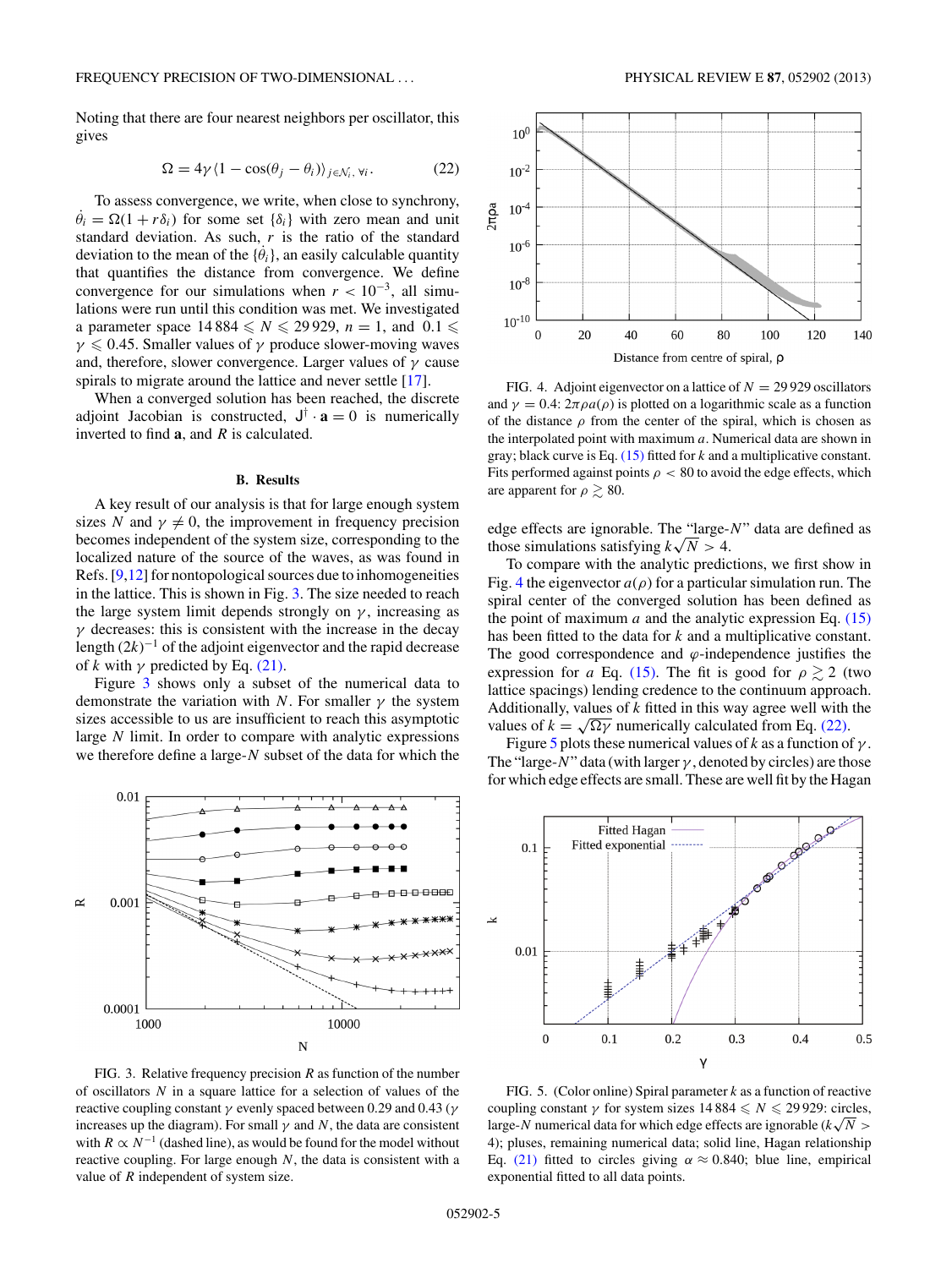<span id="page-5-0"></span>

FIG. 6. Relative frequency precision *R* as a function of  $\gamma$  for system sizes  $14\,884 \leq N \leq 29\,929$ : circles, large-*N* numerical data for which edge effects are ignorable  $(k\sqrt{N} > 4)$ ; pulses, remaining for which edge effects are ignorable  $(k\sqrt{N} > 4)$ ; pulses, remaining numerical data; solid line, analytic prediction Eqs. [\(20\)](#page-3-0) and [\(21\)](#page-3-0) with  $\alpha \approx 0.840$ ; dashed line, empirical fit for  $R = ak^b$  with Eq. [\(21\)](#page-3-0) for  $k(\gamma)$ .

expression Eq. [\(21\)](#page-3-0) with the matching constant  $\alpha \approx 0.840$ . The complete data set is actually quite well fit by a simple exponential relationship  $k = pe^{q\gamma}$  with  $p \approx 1.20 \times 10^{-3}$  and  $q \approx 10.6$ . However, it is clear that when  $\gamma = 0$  we must have  $\Omega = k = 0$  and, therefore, the true relationship cannot be an exponential, although this fit may be useful to give approximate values of  $k(\gamma)$  in finite systems.

With  $k(\gamma)$  given by Eq. [\(21\)](#page-3-0) and the fitted value of  $\alpha = 0.84$ , we compare in Fig. 6 the predictions of the analytic theory of Sec. [III](#page-1-0) with the values of *R* as a function of  $\gamma$  given by Eq. [\(3\)](#page-1-0) and the adjoint eigenvector from the simulations. Deviations of the data from the analytic predictions are expected at smaller *γ* due to finite-size effects (the noise reduction factor becomes  $N^{-1}$  independent of  $\gamma$ ) and at larger values of  $\gamma$  due to discrete lattice effects. There is good agreement over the intermediate regime of  $\gamma$ , spanning two orders of magnitude in the noise suppression factor. Note that the analytic prediction contains no additional fit parameters once the constant *α* is determined from spiral frequency  $\Omega(\gamma)$  in Fig. [5.](#page-4-0) We also show for comparison an empirical power law fit  $R \approx a k^b$  using the same expression for  $k(y)$ : fitting such a power law to the large-*N* data produces  $a \approx 0.70$  and  $b \approx 2.14$ .

A single simulation was run with finite disorder in natural frequencies. Using a uniform distribution of  $\{\omega_i\}$  centered on zero with  $\sigma = 0.2$ , it was found that convergence to a steady spiral state satisfying  $r < 10^{-3}$  was reached in a comparable time to the case without disorder. This confirms that our results apply to real-world cases with nonzero *σ*.

### **V. DISCUSSION**

We have presented results for the enhancement in frequency precision of a two-dimensional array of oscillators synchronized in a state of propagating spiral waves. Our results are summarized in Fig. 6. In the presence of propagation  $\gamma \neq 0$ , we find a frequency precision that is independent of the size of the system for large enough systems, unlike the case of no propagation  $\gamma = 0$ , where the frequency precision improves in proportion to the total number of oscillators, as would be given by averaging independent noise fluctuations of the individual oscillators. Our result is consistent with the intuition that a core region of oscillators determines the frequency of the spiral state, and the noise acts on this core region to degrade the frequency precision, so that noise averaging is less effective. A similar result was found in Refs. [\[9,12\]](#page-6-0) for localized sources that arise due to inhomogeneity in the lattice of oscillators. In the present case, the localized spiral source may form depending on initial conditions even in the absence of inhomogeneity, and is topologically robust so then persists indefinitely. This allows us to develop an analytic understanding of the numerical results in the simpler, regular system. For small  $\gamma$ , the improvement in frequency precision can be significant, down to  $R \approx 10^{-5}$  in the lattice sizes we investigated. For larger  $\gamma$ , the spiral core shrinks, and the improvement in frequency precision is less effective, approaching  $R \approx 10^{-2}$  for  $\gamma = 0.5$ . For even larger values of  $\gamma$ , the spirals migrate through the lattice [\[17\]](#page-6-0) (we observed this in several simulations when  $\gamma \gtrsim 0.6$ ), leading to an unsynchronized state.

We have used a phase reduction model to describe the oscillators. Since the key effect is the long-time diffusion of the collective phase, our main conclusions will apply with small modifications to more general models such as amplitudephase models or full descriptions of the individual oscillator equations. The core region of the spirals, where the oscillator phases deviate from the continuum phase description, will depend on the details of the model. For small  $\gamma$ , where the continuum analytic approximation applies, this will change the constant  $\alpha$  in Eq. [\(21\),](#page-3-0) which is given by matching to the core region but not other results that depend only on the properties of the spiral far from the core.

In the presence of weak disorder, we expect our conclusions will continue to hold, as we have verified by numerical simulation. With this disorder, however, the spiral core may migrate to a preferred location in the array driven by the disorder but impeded by lattice pinning. For stronger disorder, we expect a competition between the localized sources of Ref. [\[12\]](#page-6-0) and the spiral sources. Typically in such nonlinear wave systems it is the *higher* frequency sources that win such a competition for  $\gamma > 0$  [\[19\]](#page-6-0). This can be understood from the motion of the shocks that form between the regions of waves emanating from the different sources in a Cole-Hopf analysis of the continuum description. Discrete lattice effects may tend to pin the shocks, leading to the possibility of more than one source persisting to long times, again giving an unsynchronized state.

An interesting extension of our work would be to the multispiral states that are often seen in numerical simulations from random initial conditions. Even in a system without disorder, the question arises of whether such a state is a periodic (synchronized) state of stationary spirals or a chaotic state of dynamic spirals, as is seen in other spiral wave systems for some parameter values [\[20\]](#page-6-0). In the presence of disorder, the individual spirals, even if stationary, might be expected to have different frequencies, determined by the local environment of their cores, giving an unsynchronized state. On the other hand, the interaction of the spirals through the shocks between them